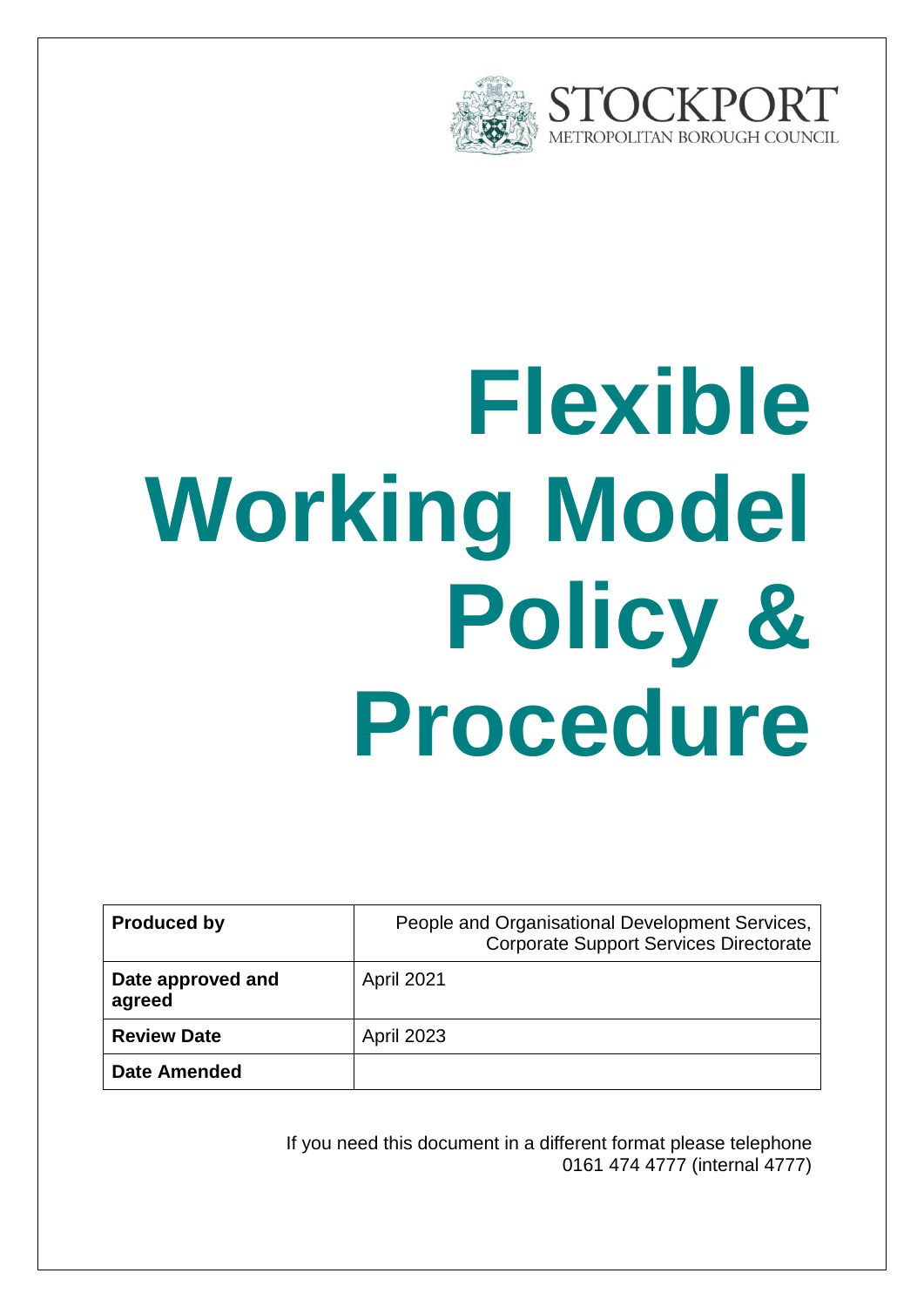# Contents

| 1. |                                                                     |  |
|----|---------------------------------------------------------------------|--|
| 2. |                                                                     |  |
| 3. |                                                                     |  |
| 4. |                                                                     |  |
|    |                                                                     |  |
|    |                                                                     |  |
| 5. |                                                                     |  |
|    |                                                                     |  |
| 6. |                                                                     |  |
| 7. |                                                                     |  |
|    |                                                                     |  |
|    |                                                                     |  |
|    |                                                                     |  |
|    |                                                                     |  |
|    |                                                                     |  |
| 8. |                                                                     |  |
| 9. |                                                                     |  |
|    |                                                                     |  |
|    | 11. Documentation to support Flexible Working Policy and Procedure9 |  |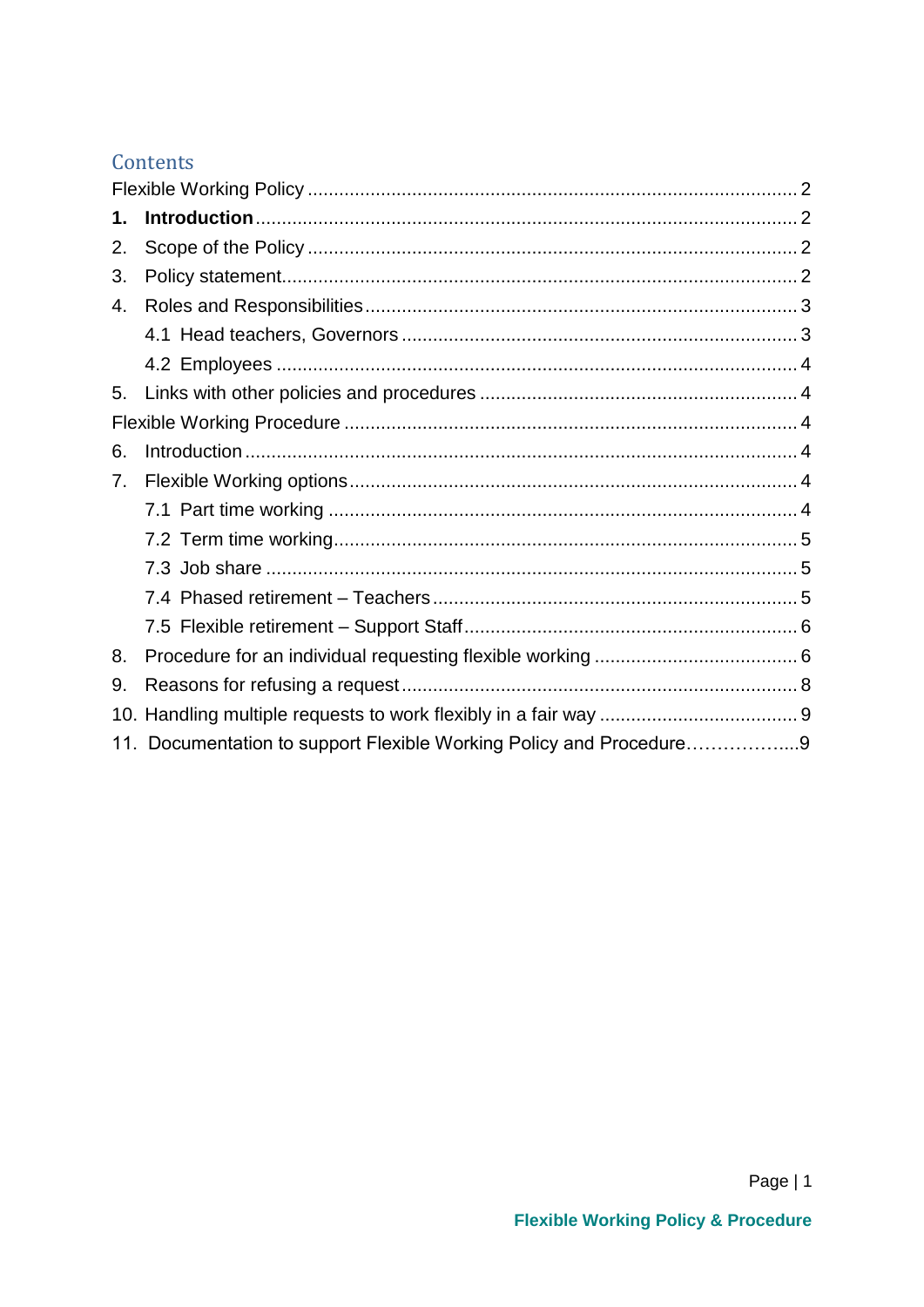# <span id="page-2-0"></span>**Flexible Working Policy**

# <span id="page-2-1"></span>**1. Introduction**

- 1.1 The school recognises that flexible working can provide benefits to both the employer and the employee.
- 1.2 This policy outlines the school's principles and approaches to flexible working to ensure that its needs are met whilst enabling employees to maintain a balance between home and work life.
- 1.3 Flexible working is an arrangement whereby an employer offers an employee a degree of choice as to when and how they do their work, rather than insisting upon the more traditional working patterns. Any revised working arrangements will, however, be dependent on meeting the needs of the school.

# <span id="page-2-2"></span>**2. Scope of the Policy**

- 2.1 The Policy applies to all employees within the school.
- 2.2 This policy is written in accordance with the Employment Rights Act 1996: Employment Relations Act 2004 and the ACAS Code of Practice on handling in a reasonable manner requests to work flexibly.

# <span id="page-2-3"></span>**3. Policy statement**

- 3.1 The aim of flexible working is to promote an improved work life balance for employees. Requests for flexible working will always be given proper consideration by managers, but they need to be balanced against the school's needs.
- 3.2 Every employee has, under the Employment Act 1996, the statutory right to ask to work flexibly but they do not have a right to have the request agreed. Employers may refuse a request for flexible working if there is a clear business reason for doing so. To exercise this statutory right, employees must:
	- Be an employee of the School with 26 weeks' continuous service on the date the application is made
	- Only make one application within a twelve month period
- 3.3 Flexible working patterns should be reviewed on a regular basis. A change to working patterns will not usually result in a permanent change to an employee's terms and conditions of employment (unless otherwise agreed).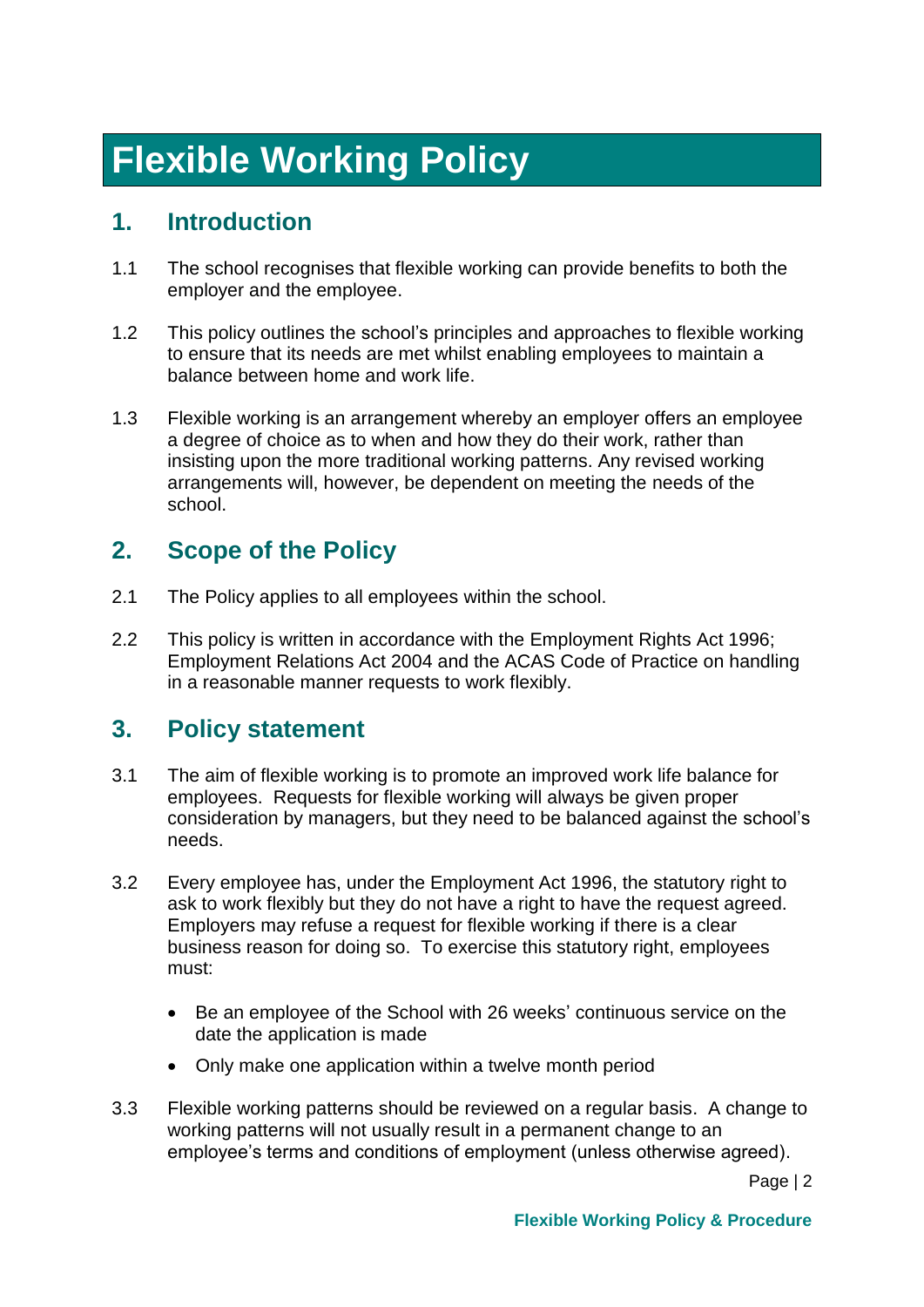However a change or reduction in contractual hours will normally result in a permanent change to an employee's terms and conditions of employment (unless otherwise agreed).

- 3.4 Flexible working arrangements may be reviewed by Headteacher, Governors and employees on a periodic basis. The frequency of the review will be dependent on changing needs, but the school will retain the right to change working patterns where this is necessary to meet its needs, following a reasonable notice period.
- 3.5 All requests for flexible working will be considered in a reasonable manner, normally within a calendar month of the headteacher receiving the request. The whole process including any possible appeal against the decision should be conducted within a maximum period of 3 calendar months. This timescale may be extended if necessary with agreement of both parties, for example to allow for a trial period to ascertain whether any new arrangements will work.
- 3.6 Where an application to work flexibly is refused, a right of appeal to the governing body will be provided in accordance with the formal stages of the grievance procedure.

# <span id="page-3-0"></span>**4. Roles and Responsibilities**

## <span id="page-3-1"></span>**4.1 Head teachers, Governors**

Head teachers and Governors are responsible for ensuring that:

- Staff are aware of this policy and associated procedures;
- Requests are dealt with in a timely manner so that the consideration process (including appeals) is completed within the statutory three month period unless an extension is agreed with the employee;
- Statutory requests for flexible working are handled in a reasonable manner and they support the school's approach to flexible working.

In order to achieve the consistent application of this policy the main responsibilities of Head teachers and governors are to:

- ensure that they have read and understood this policy and procedure so that they can apply it correctly;
- consider seriously all requests for flexible working in line with the school's needs;
- ensure they have a robust business reason for refusing a statutory request for flexible working;
- ensure that they have sufficient resources to meet the needs of the school;
- monitor and manage the workload of employees.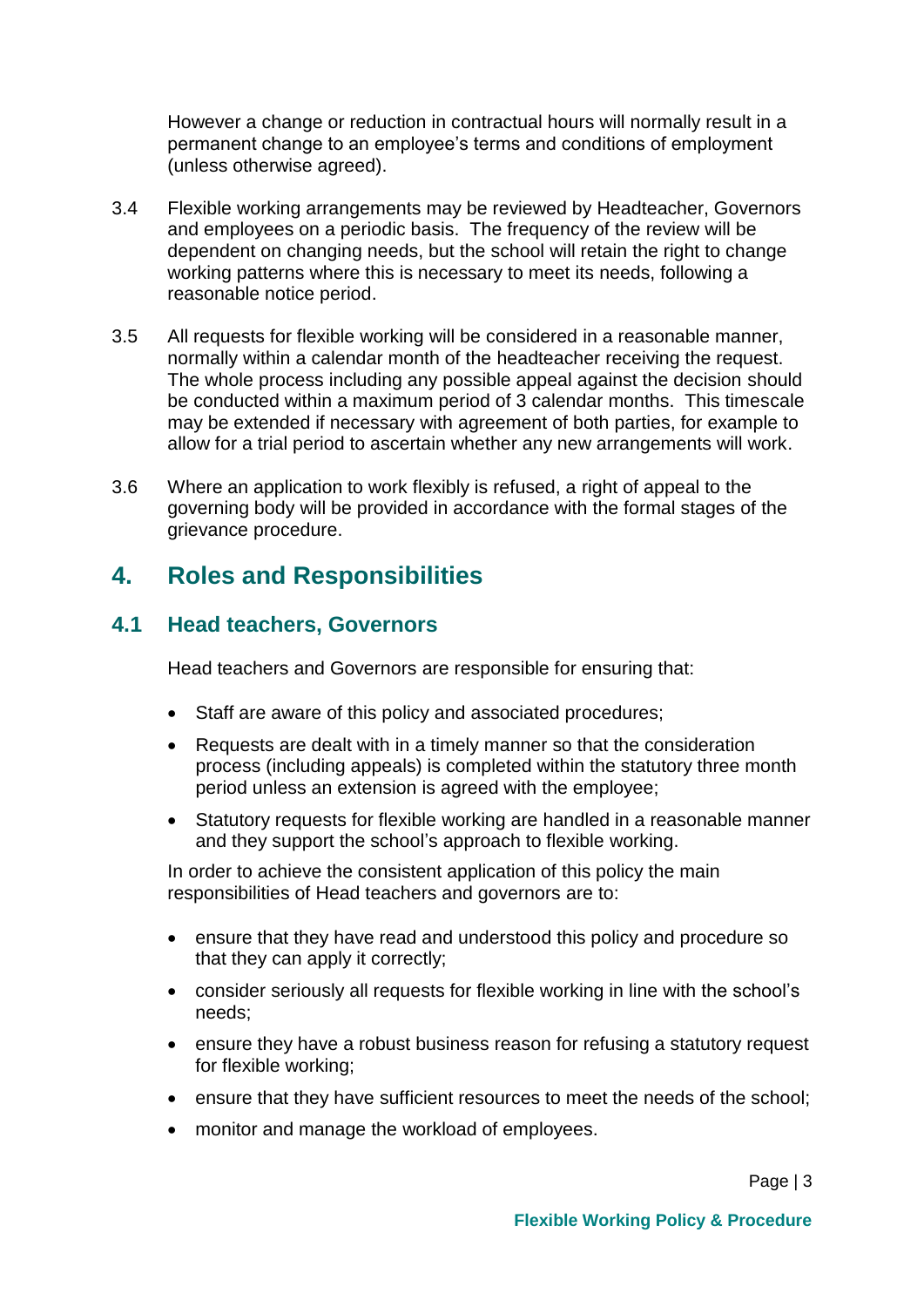# <span id="page-4-0"></span>**4.2 Employees**

Every employee has a responsibility for ensuring that they comply with the requirements of this policy and procedure.

# <span id="page-4-1"></span>**5. Links with other policies and procedures**

- Parental leave procedure
- Leave and other absence
- Job Share Policy
- Work Life Balance Policy.

Further advice and guidance on these policies is available from the HR team within People and OD Services on, 474 4777, Option 1, Option 2, at [hrschools@stockport.gov.uk](mailto:hrschools@stockport.gov.uk) or the school's HR provider.

# <span id="page-4-2"></span>**Flexible Working Procedure**

# <span id="page-4-3"></span>**6. Introduction**

From the employee's point of view, flexible work may allow more freedom to organise their employment to fit in with other parts of their life. For the employer, flexibility may come with the ability to organise resources more in line with the varying needs of the school. Flexibility can have a positive impact for all.

Each request for flexible working will be dealt with individually and in the order in which they are received, taking into account the likely effects that the proposed changes may have on the whole school. Agreeing to one employee's request will not set a precedent or create a right for another employee to be granted a similar change to their working pattern.

# <span id="page-4-4"></span>**7. Flexible Working options**

# <span id="page-4-5"></span>**7.1 Part-time working**

Part-time work describes a working pattern where an employee is contracted for anything less than full-time hours and can be a good way of balancing work and personal commitments.

Part-time employees have the right to be treated no less favourably than comparable full-timers. This means they should: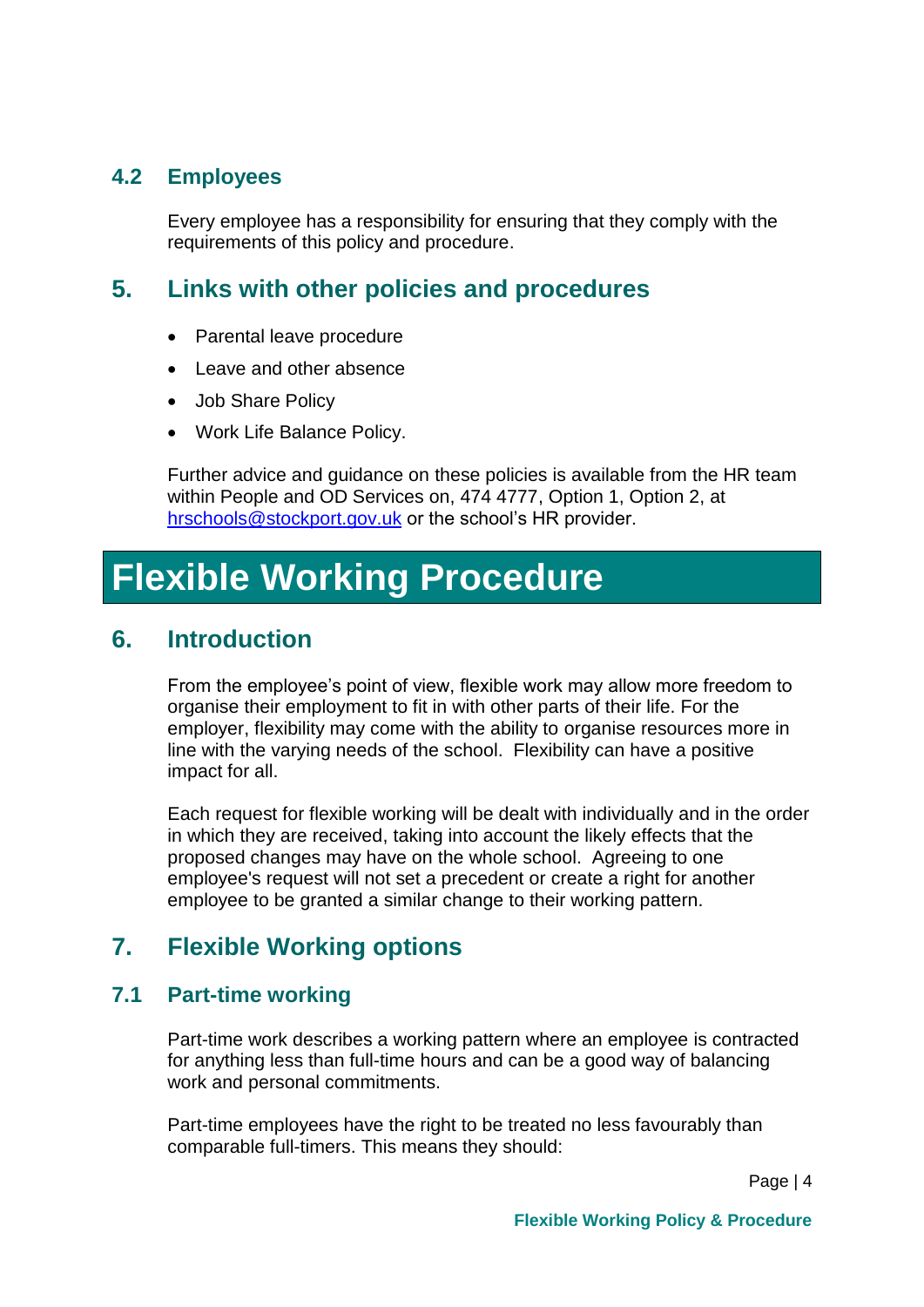- receive the same rates of pay
- not be excluded from training simply because they work part-time
- receive holidays pro rata to comparable full-timers
- have any career break schemes, contractual and parental leave made available to them in the same way as for full-time workers
- not be treated less favourably when workers are selected for redundancy.

# <span id="page-5-0"></span>**7.2 Term-time working**

Term-time working is an alternative type of part time working where an employee only works during school terms and gives employees the right to take paid and unpaid leave during school holidays.

## <span id="page-5-1"></span>**7.3 Job share**

Job share occurs where two employees voluntarily share the duties and responsibilities of one position. It is the school's policy that all full time posts should be open to a job share unless specific circumstances make it unsuitable. Pay and benefits apply on a pro rata basis and attendance can be agreed in a number of different ways, that is split day or split week.

As the employees share all aspects of the role, organising job sharing is seen as more complex than simply employing part-timers.

#### <span id="page-5-2"></span>**7.4 Phased retirement – Teachers**

Employees over 55 years of age may continue to work and receive part of their pension benefits under the Phased Retirement scheme.

To be eligible to take phased retirement an employee must have had a reduction of at least 20% in pensionable earnings in the previous six months by reducing working hours or by taking on a post of lesser responsibility. An application must be made to phase a retirement within three months of the salary reduction taking effect but also may be made three months before the reduction takes effect provided the school can provide the salary information.

Employees in the final salary arrangement can take two phased retirements before finally retiring. Those in the career average arrangements may do this three times before finally retiring but only two phased retirements may be before age 60.

Further information for TP members can be found at [www.teacherspensions.co.uk.](http://www.teacherspensions.co.uk/)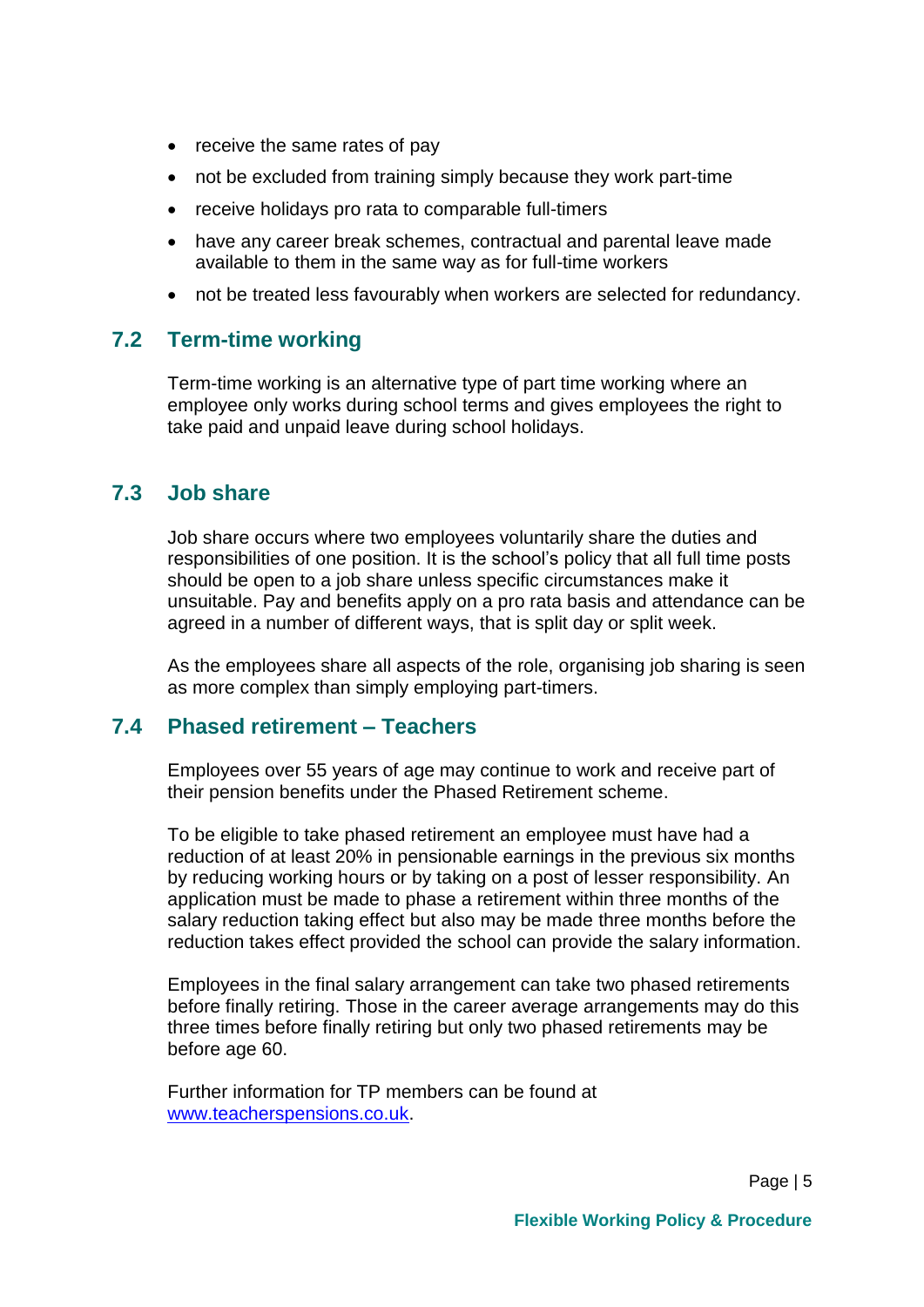# <span id="page-6-0"></span>**7.5 Flexible retirement – Support Staff**

Flexible retirement allows employees to ease their way into retirement, whilst enabling the school to retain their skills, knowledge and experience and aid succession planning.

Flexible retirement enables employees, with management approval, to draw their Local Government pension and to continue working on reduced hours, in a reduced grade or a mixture of both.

The flexible retirement options detailed in this policy apply to all employees employed under the terms of the NJC for Local Government Service unless otherwise stated in the contract of employment. Employees at or after age 55 and with their employer's consent, can request to reduce their hours or grade and draw the pension benefits that they have built up.

Further advice and guidance on flexible retirement is available from the HR team within People and OD Services on, 474 4777, Option 1, Option 2, at [hrschools@stockport.gov.uk](mailto:hrschools@stockport.gov.uk) or the school's HR provider.

# <span id="page-6-1"></span>**8. Procedure for an individual requesting flexible working**

This procedure is in line with the statutory procedure for requesting flexible working. Employees who wish to submit a request for flexible working should do so in writing on an Employee Request for Flexible Working form which can be found at the end of this policy.

The employee must set out:

- The date of the application; the change to working conditions they are seeking and when they would like the change to come into effect;
- What effect they think the requested change would have on the school and how, in their opinion, any such effect might be dealt with; and
- That this is a statutory request and if they have made a previous application for flexible working and the date of that application.

The employee should also state if they are making their request in relation to the Equality Act 2010, for example, as a reasonable adjustment for disability.

A change to flexible working patterns does not usually result in a permanent change to an employee's terms and conditions of employment (unless otherwise agreed). Flexible working patterns should be reviewed on a regular basis.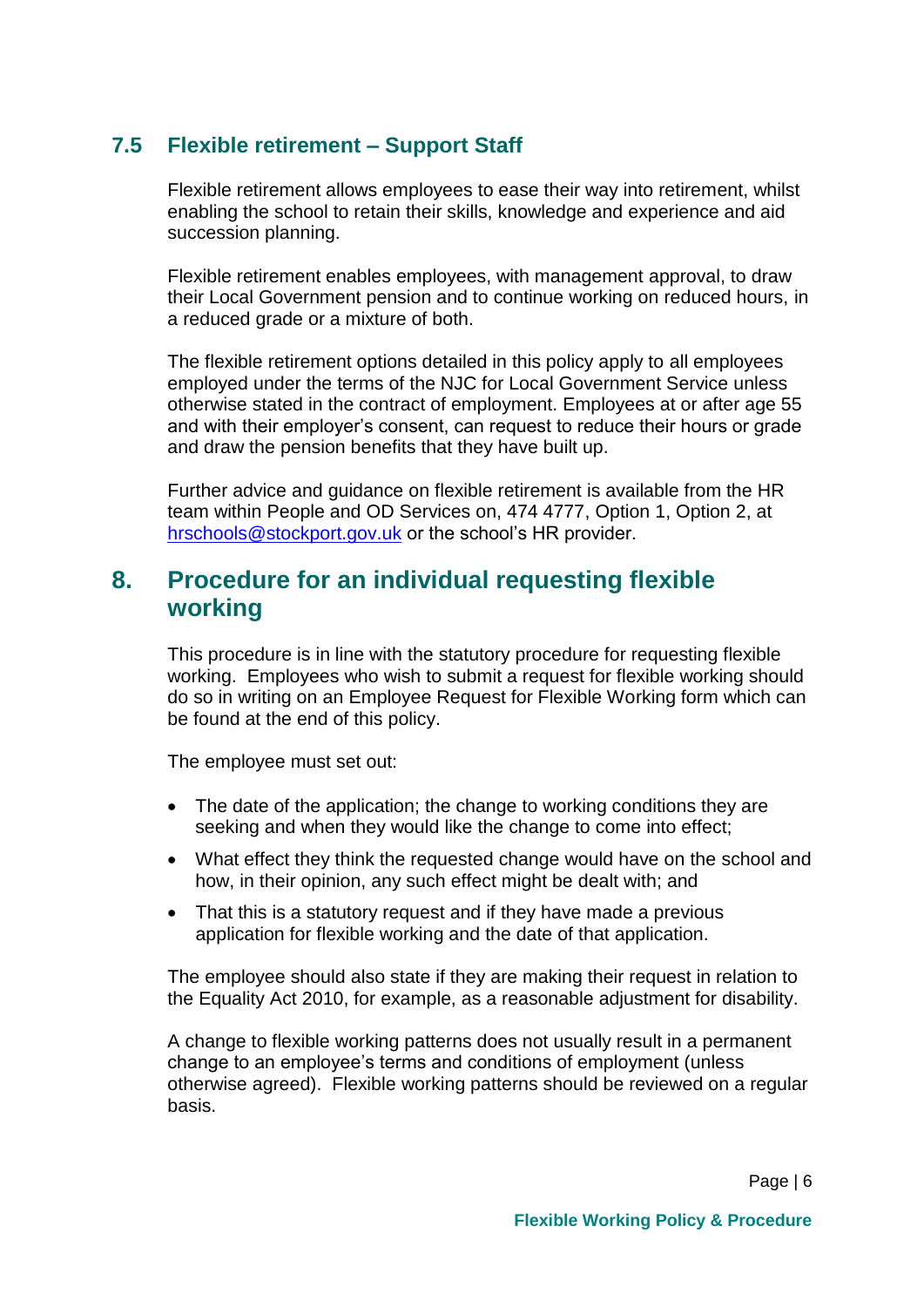A change or reduction in contractual hours will normally result in a permanent change to an employee's terms and conditions of employment (unless otherwise agreed).

Flexible working arrangements may be reviewed by managers and employees on a periodic basis. The frequency of the review will be dependent on changing needs but the school will retain the right to change working patterns following a reasonable notice period.

After receiving the application the Headteacher or governor must arrange to meet the employee as soon as possible. It is important that head teachers or governors deal with requests in a timely manner to enable the process, including any appeal, to be completed within three months of first receiving the request.

If for some reason the request cannot be dealt with within three months then the Headteacher or governor can extend this limit with the employee's agreement.

The employee is entitled to arrange appropriate representation at all meetings. This may be a trade union representative or work colleague.

At the initial meeting, the Headteacher or governor should discuss with the employee

- the request for a change to their working arrangements;
- how this will operate in practice including any impact on the whole school operation;
- how the request can be accommodated including any alternatives if necessary.

At the conclusion of the initial meeting, the Headteacher or governor will decide whether or not the request (or a suitable, alternative arrangement) is approved.

The Headteacher or governor must write to the employee as soon as possible after the meeting and inform the employee of their decision. If the Headteacher or governor agrees to the variation, the letter will state:

- when the changes will start;
- what the changes are and
- if the arrangements are permanent or temporary. If temporary the letter should include the agreed review period/time limit.

Sample documentation to support this process is available in Section 11.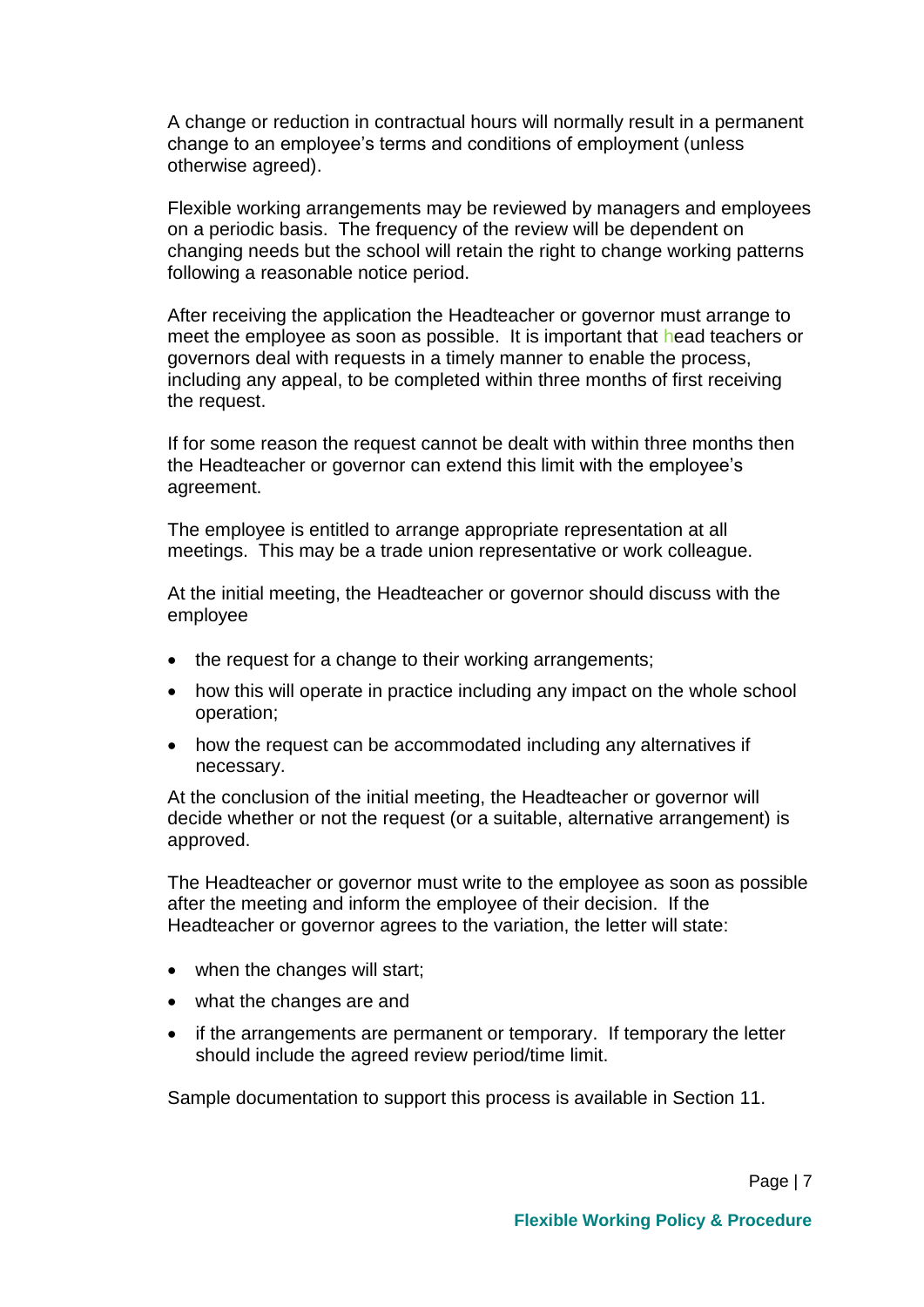If the Headteacher or governor refuses the request, the letter will:

- state why the application has been refused;
- sufficiently explain the reasons for refusal and
- explain the right of appeal.

The employee has the right to appeal against the Headteacher or governor's decision in writing to the governing body using the grievance procedure (as set out in the Employee Relations Policy and Procedure clearly stating the reasons for appeal.

An appeal meeting should normally be arranged in line with the grievance procedure. The employee has the right to be represented by a work colleague or trade union representative at the appeal hearing.

The Chair of the appeal panel will normally write to the employee within 5 working days of the meeting to confirm the outcome. If the appeal is successful the letter must inform the employee of the agreed variation and when it is to be effective. If the appeal is unsuccessful, the letter must state the grounds for the decision and contain sufficient explanation as to why those reasons apply.

## <span id="page-8-0"></span>**9. Reasons for refusing a request**

Head teachers and governors must consider seriously all requests received for flexible working. Statutory requests for flexible working can only be refused for one or more of the following reasons:-

- the burden of additional costs;
- inability to reorganise work among existing staff;
- inability to recruit additional staff;
- detrimental effect on ability to meet customer demand;
- detrimental impact on quality;
- detrimental effect on performance;
- insufficiency of work during the periods the employee proposes to work and
- planned structural changes.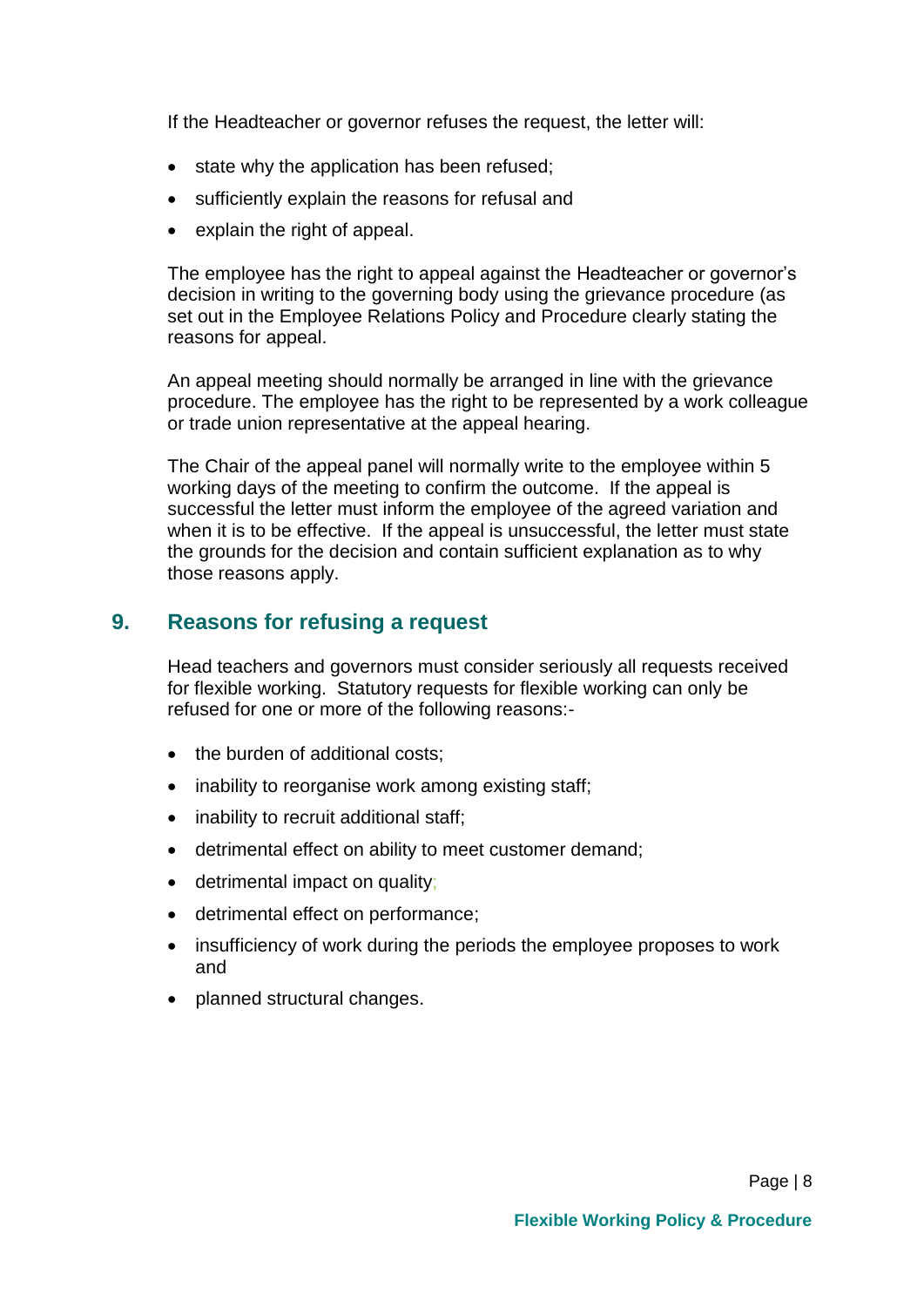# <span id="page-9-0"></span>**10. Handling multiple requests to work flexibly in a fair way**

If a Headteacher or governor receives more than one request to work flexibly closely together from different employees it may be possible to grant all of the requests received. However, before considering requests the Headteacher or governor will need to look closely at the impact each would have on the needs of the school before coming to a decision. Requests should be considered in the order which they are received.

When a Headteacher or governor receives more than one request, they are not required by the law to make value judgements about the most deserving request but should consider each case on its merits. Having considered and approved the first request the Headteacher or governor should remember that the context may now have changed and so may be taken into account when considering the second request.

Further advice and guidance on any aspect of flexible working is available from the HR team within People and OD Services on, 474 4777, [hrschools@stockport.gov.uk](mailto:hrschools@stockport.gov.uk) or the school's HR provider.

# **11. Documentation to support Flexible Working Policy and Procedure**

The following pages contain the documentation required to support this policy and procedure.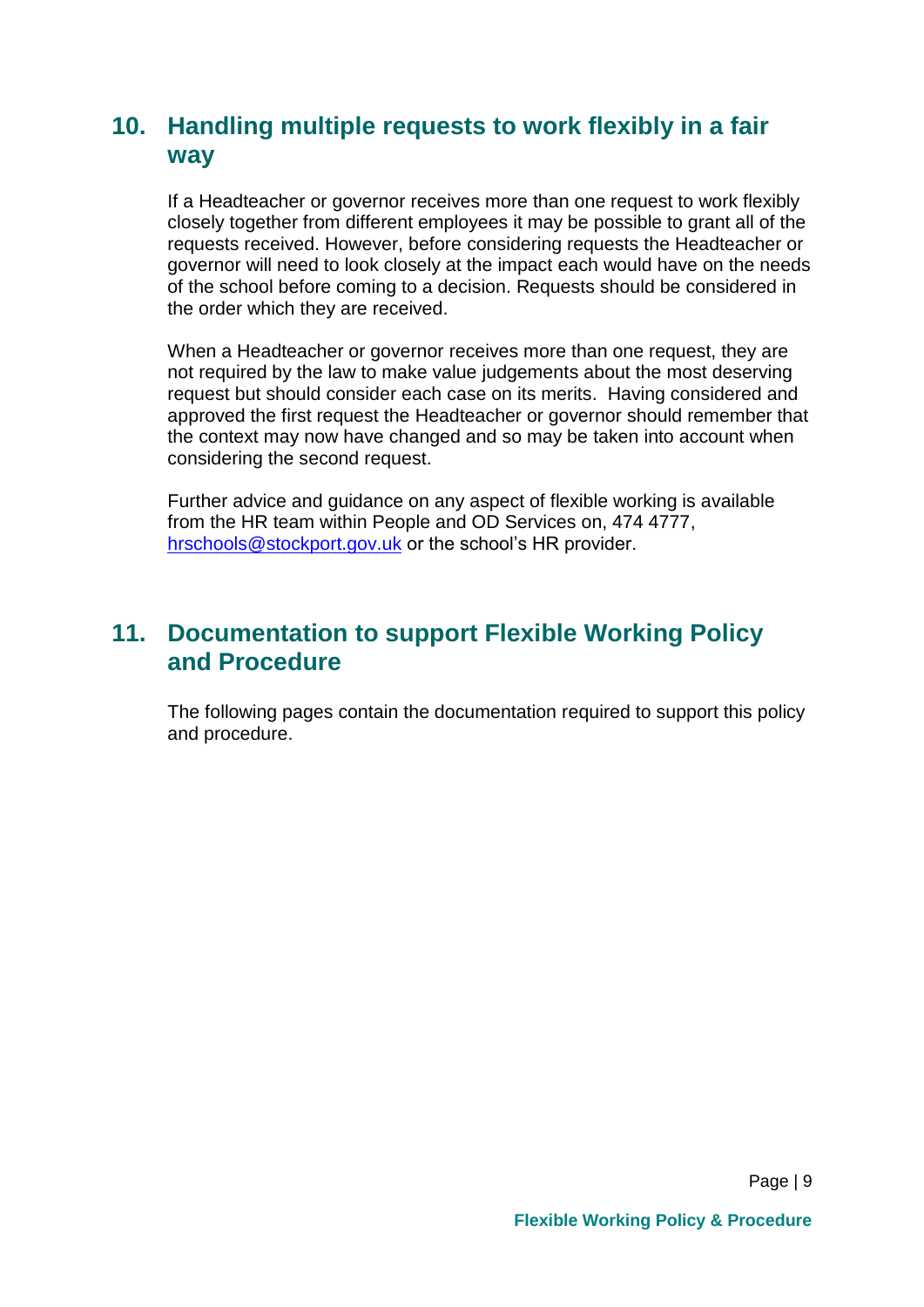#### **© Copyright Stockport Metropolitan Borough Council February 2018**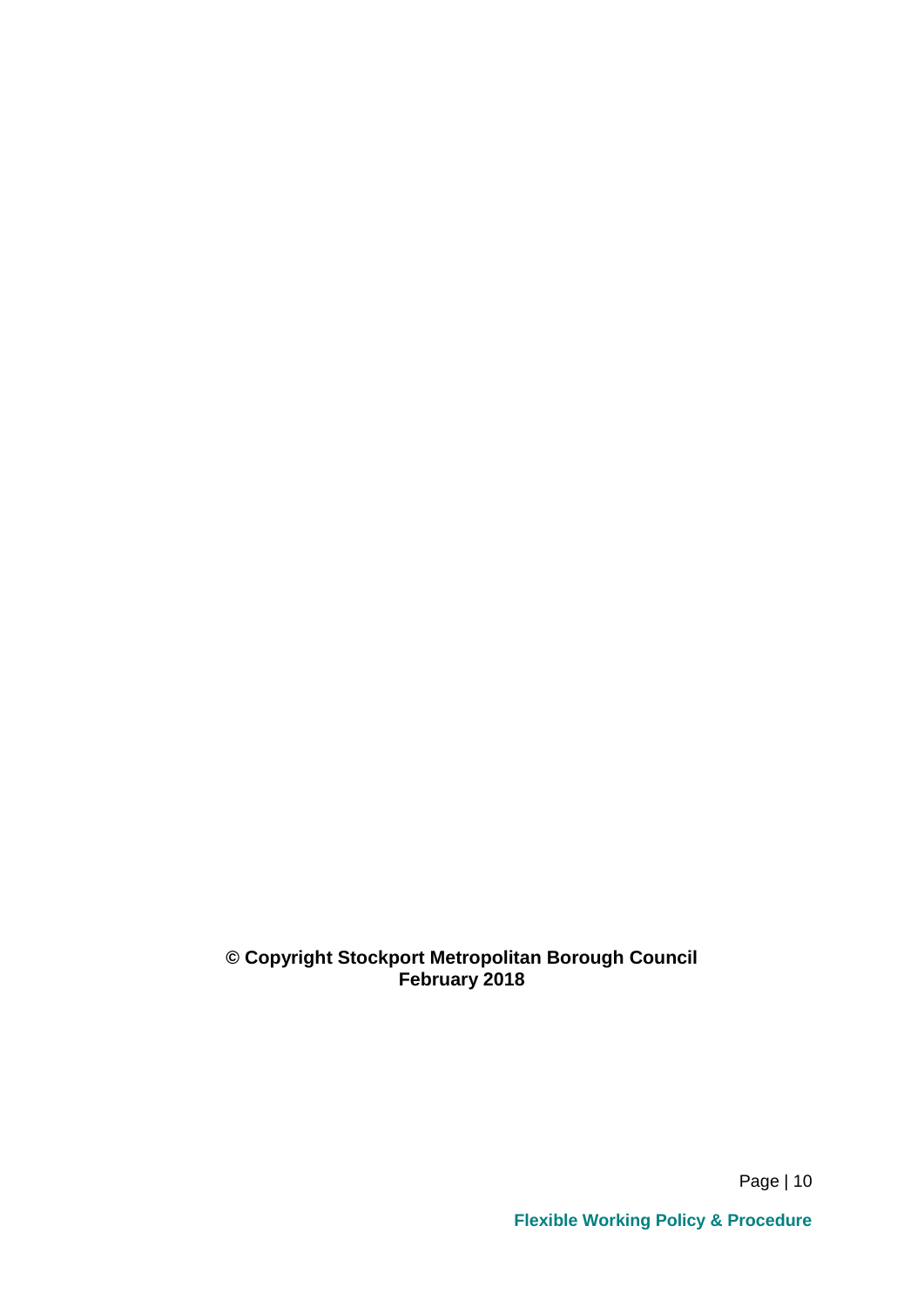## (Enter Name of School) **EMPLOYEE REQUEST FOR FLEXIBLE WORKING**

Please read the following notes before completing the form and returning it to your line manager.

#### **Note to employee**

The following points are intended to help you complete this form. The information provided will assist your manager with the consideration of your request.

- Give as much advance notice as you can of the date you wish the change to take effect. The process can take some time to complete.
- Give as much detail as you can about the pattern you would like to work.
- Consider how your colleagues will manage if your working pattern is changed.
- Think about what effect changing your working pattern will have on your job. Are there any advantages? How might any potential problems be overcome?
- If you are to go on maternity leave you may wish to mention to your manager before you take leave that you are interested in applying to work flexibly on your return. You don't have to fill in the form until later.
- The request will be considered by your line manager, in conjunction with other requests so that an overall picture can be drawn, so as to achieve an optimum balance between requests and service delivery needs. Human Resources will also be on hand to give advice. Your manager will let you know if any meeting is needed to discuss your request and will let you know the outcome in writing.
- All employees have the right to request flexible working. If you qualify under the statutory provisions your manager will take that into account. However the same procedure will apply to everyone.
- Please contact Human Resources on 474 4777 (option 1, Option 2) for further advice if there is anything you are not clear about.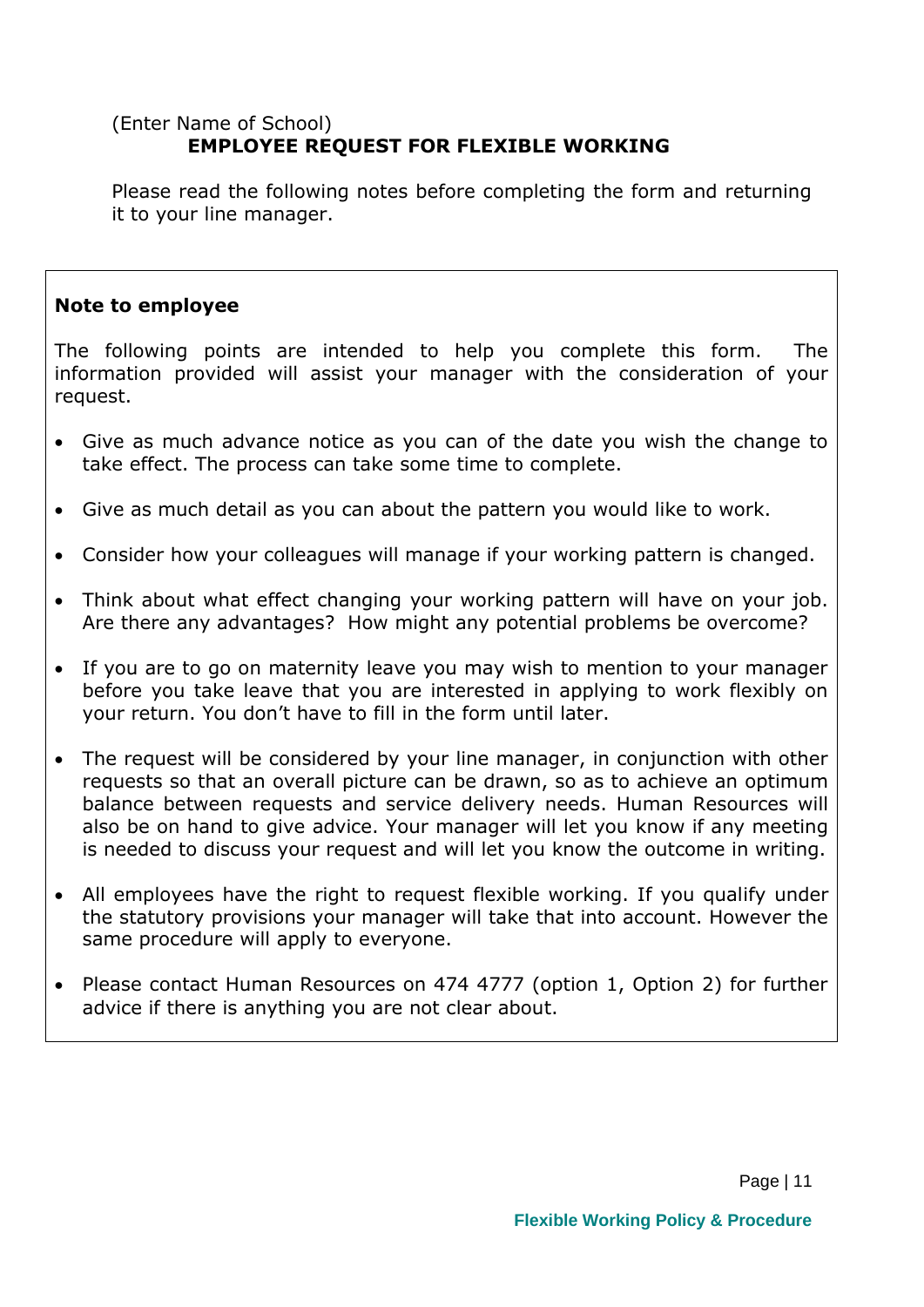#### **Personal Details**

| <b>Name</b>          |  |
|----------------------|--|
| Job title            |  |
| <b>Team</b>          |  |
| <b>Work location</b> |  |

#### **Type of flexible working initiative requested:**

(e.g.: compressed working week; term time working; home working (part or full time)

Please describe your current working pattern (days/hours/time worked):

# **Which option(s) are you interested in pursuing?**

Please describe the flexible working option / working pattern you would like to work in the future (days/hours/time worked):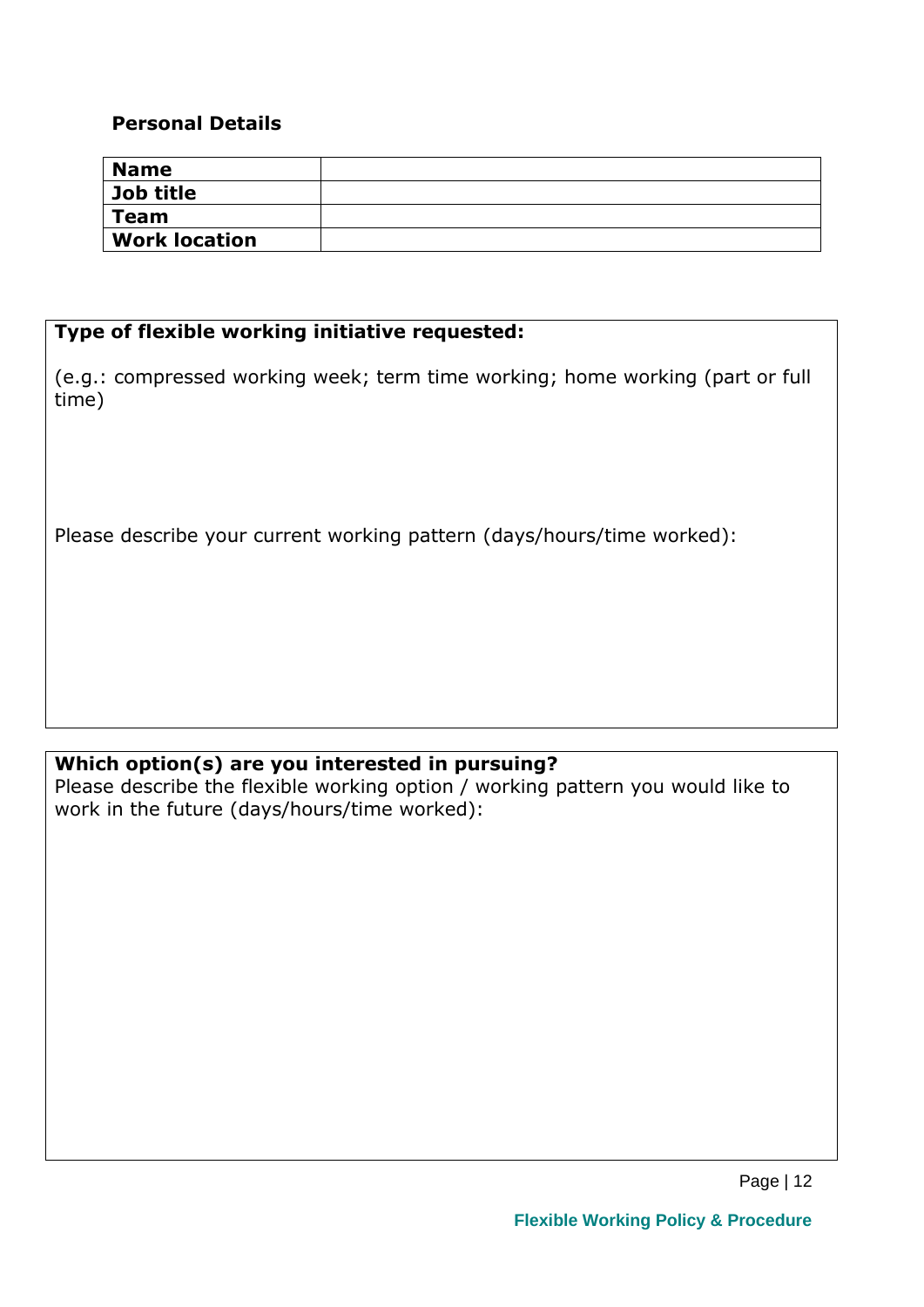**Please state how you think this change in your working pattern will affect your service and impact on your colleagues (list any improvements):**

**Please state how you think the effect on your service and colleagues can be dealt with**:

# **I would like the new working pattern to apply from**: **(Date)**

#### **I agree the flexible working arrangements as described above**

| Name of             | <b>Name of</b>   |
|---------------------|------------------|
| applicant           | manager          |
| <b>Signature of</b> | <b>Signature</b> |
| applicant           | of manager       |
| Job title           | Job title        |
|                     |                  |
| <b>Date</b>         | <b>Date</b>      |
|                     |                  |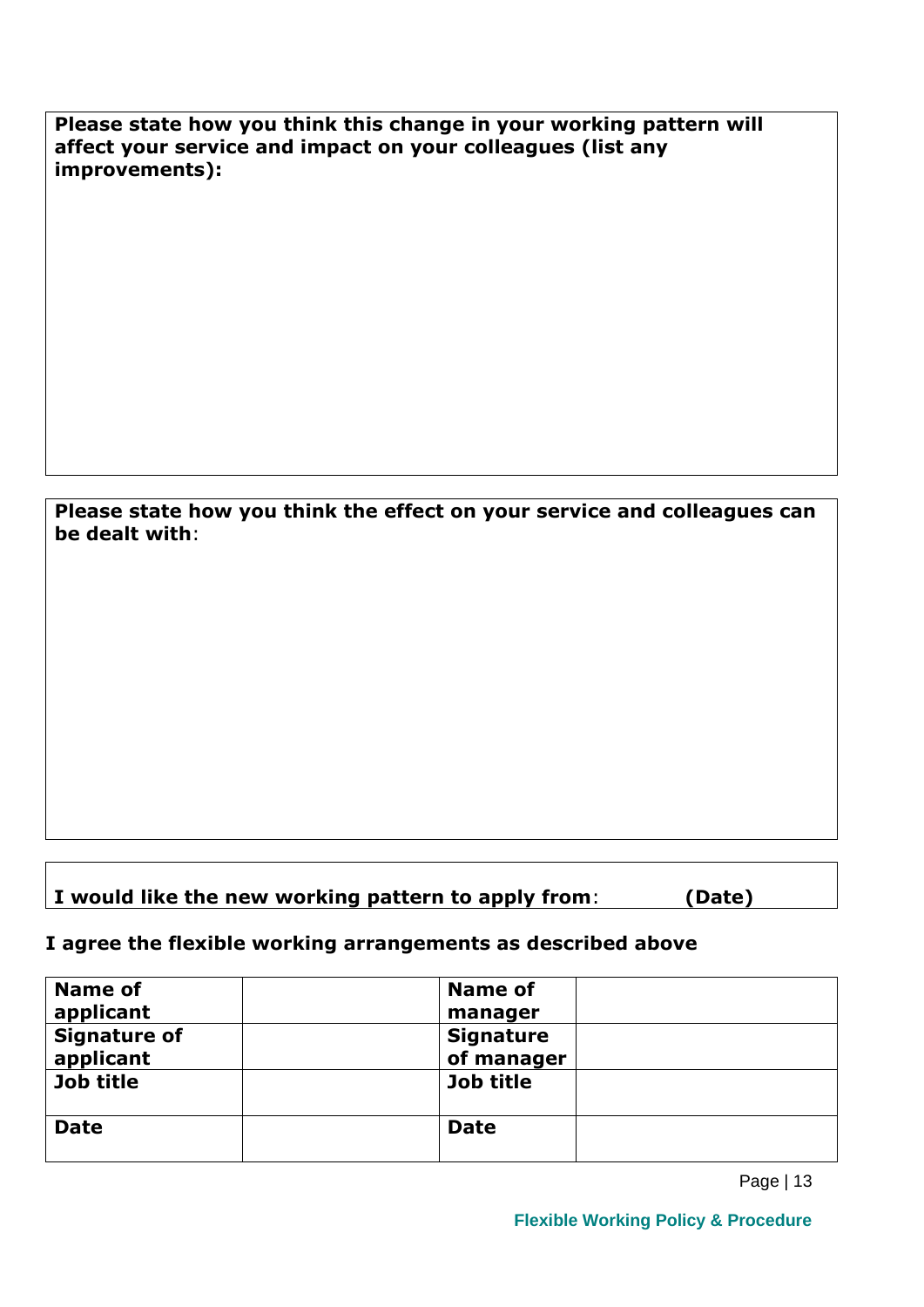

NAME

ADDRESS

DATE

Dear NAME,

#### **Re: Flexible Working Request – Change in Working Pattern**

Following the meeting held on DATE in which we discussed your request for a change to your pattern of working I am pleased to confirm that your request has been approved.

I confirm that as from DATE your working hours are unchanged but the pattern of your working week will change from ENTER DAYS/TIMES OF WORK to ENTER NEW DAYS/TIMES OF WORK.

IF APPLICABLE ADD:

You will work NUMBER hours of your working week at home. The actual hours and days worked at home will normally be as follows DETAIL HOURS/DAYS. However, the Council reserves the right to require you to work in Council offices should the need arise.

Please note that whilst this new working pattern has been agreed, it does not represent a contractual change and is subject to review should business/service requirements change.

*\*INSERT/DELETE AS APPROPRIATE* (If Temporary change)

\*As discussed this is a Temporary arrangement which will be reviewed in 6/12 months' time, on or no later than DATE. Please note Management reserve the right to review this arrangement sooner should this be required dependent on the needs of the Service.

A further request for Flexible Working cannot be made more frequently than once every 12 months; therefore you may not make another request until DATE.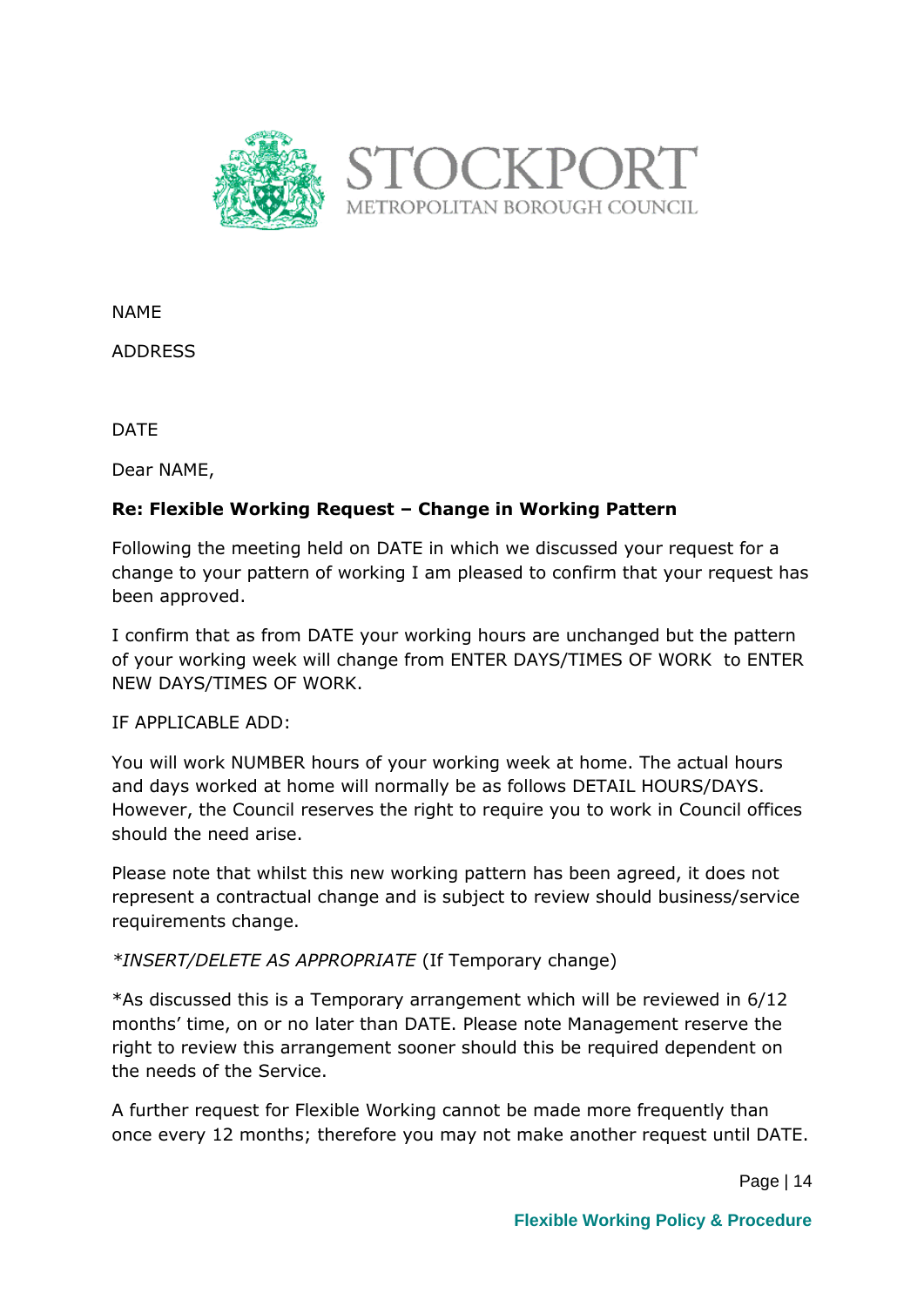Your salary and annual leave will be calculated pro rata to hours worked. All other terms and conditions of employment remain the same.

Please sign the attached copy of this letter and return to me to signify your agreement to the above change/s.

Yours Sincerely,

MANAGERS NAME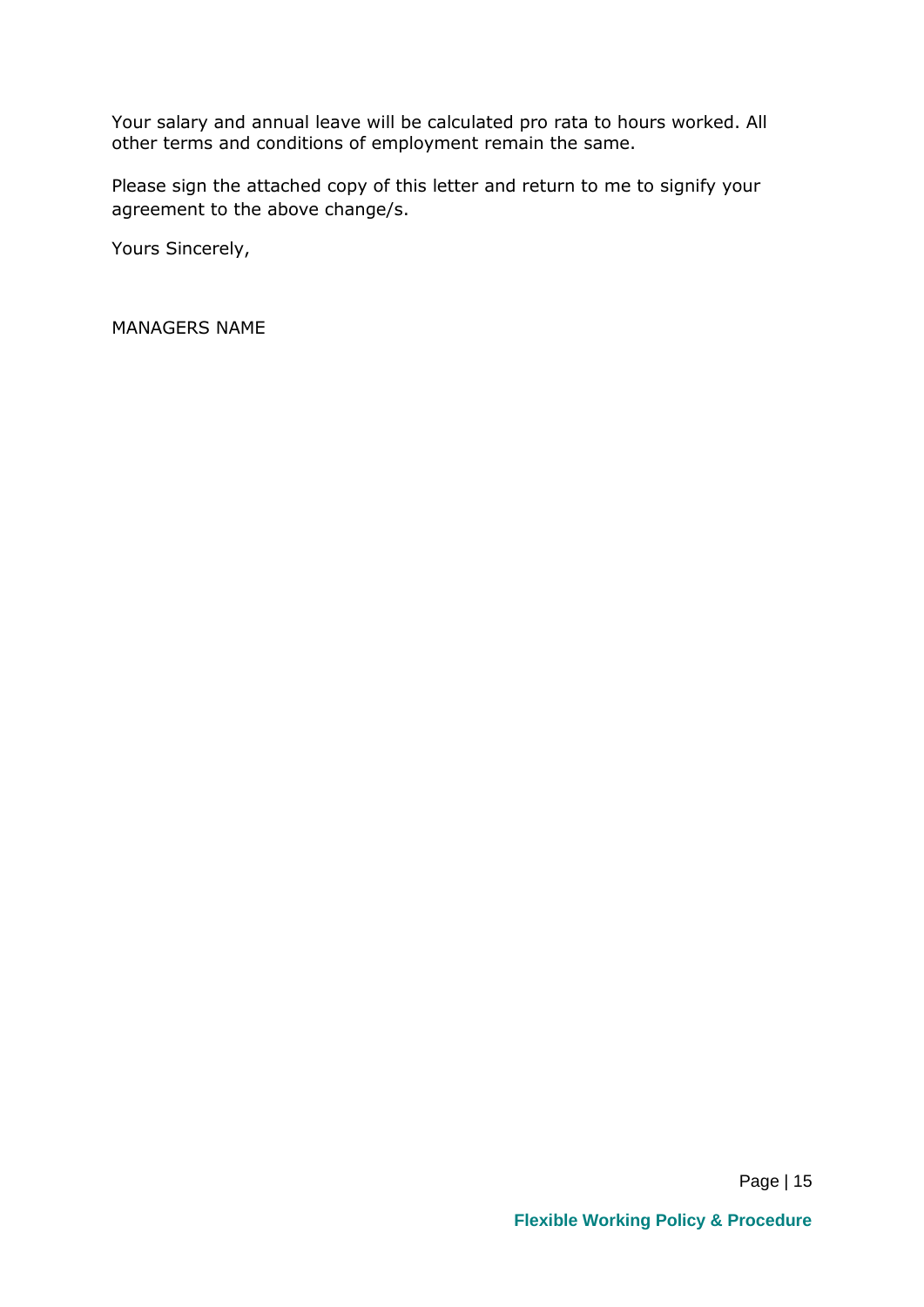

NAME

ADDRESS

DATE

Dear NAME,

#### **Re: Flexible Working Request – Change of Hours**

Following the meeting held on DATE, in which we discussed your request for a change to your contractual hours of work, I am pleased to confirm that your request has been approved.

I confirm that as from DATE the terms of your employment contract will change.

\*DELETE AS APPROPRIATE:

Your hours of work will \*increase/decrease from ENTER OLD HOURS to ENTER NEW NUMBER OF HOURS per week.

I will inform Human Resources of this change and they will write to you regarding your new contractual position.

I can confirm that your working pattern will initially be ENTER DAYS AND HOURS OF WORK and that your post \*is/is not included in the Council's flexible working scheme. However, please note that working patterns are not contractual and are subject to review should business/service requirements change.

Please also note that a request for Flexible Working cannot be made more frequently than once every 12 months; therefore you may not make another request until DATE.

Yours Sincerely,

MANAGERS NAME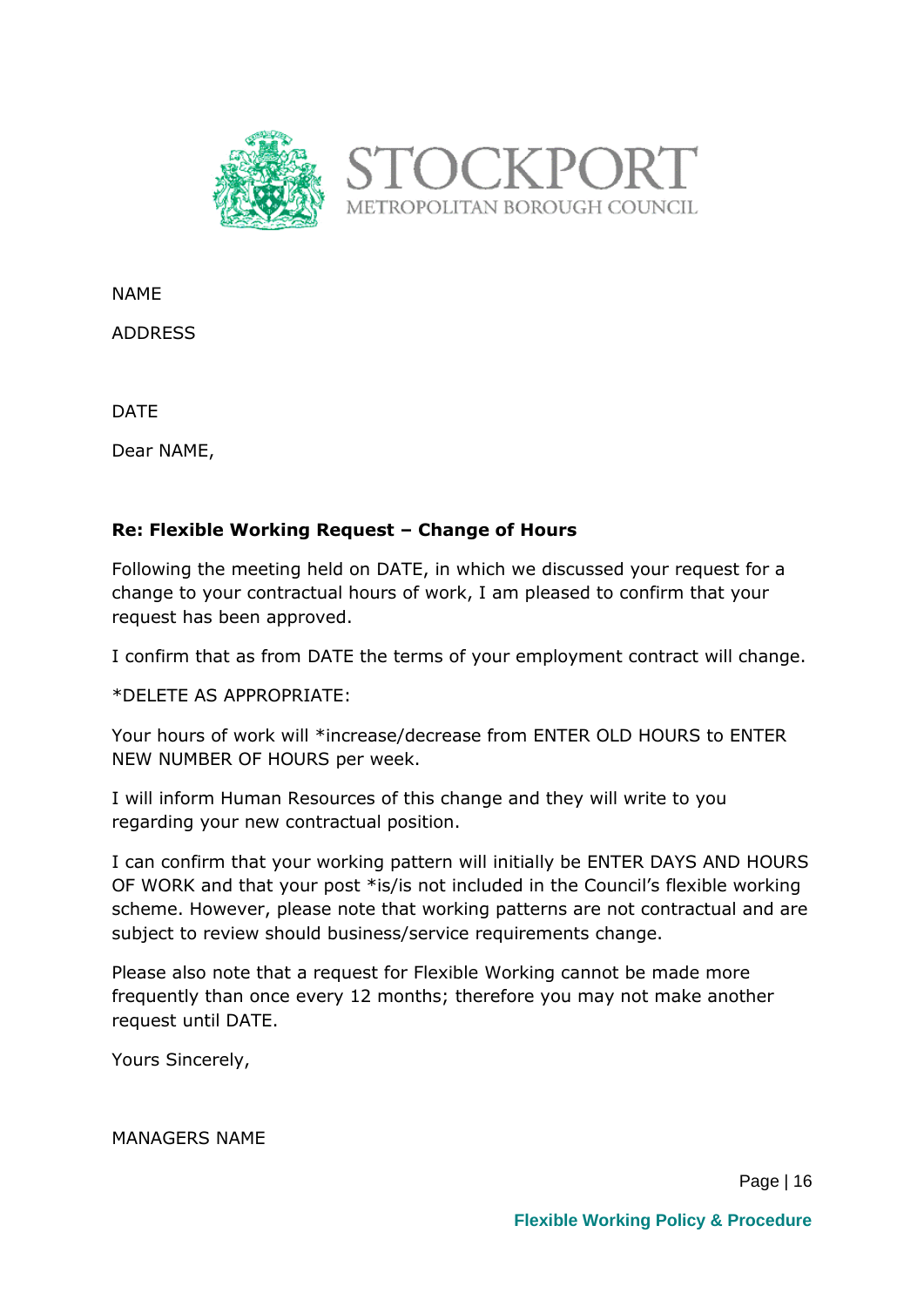

NAME

ADDRESS

DATE

Dear NAME,

#### **Re: Flexible Working Request**

I am writing following the meeting held on DATE in which we discussed your request for a change to your pattern of working.

Having given the matter thorough consideration, I regret that I am unable to agree to your request. The reasons for this are set out below.

You requested a \*DELETE AS APPROPRIATE \*change to the hours you work/change to your working pattern/change to your place of work. Unfortunately I think that agreeing to this change would:

LIST THE APPROPRIATE POINTS AND EXPAND AS NECESSARY

- Impose an unreasonable burden of costs on the organisation
- Have a detrimental effect on the Service's ability to meet customer demand
- Have a detrimental impact on quality
- Have a detrimental impact on performance
- There is inability to recruit additional staff
- There is an inability to reorganise work amongst existing staff
- Be in appropriate due to planned structural changes
- Create unacceptable difficulties due to an insufficiency of work during the periods you propose to work

The reason these points are relevant to your application for Flexible Working is: GIVE SUFFICIENT EVIDENCE WHY THE GROUNDS FOR REFUSAL APPLY